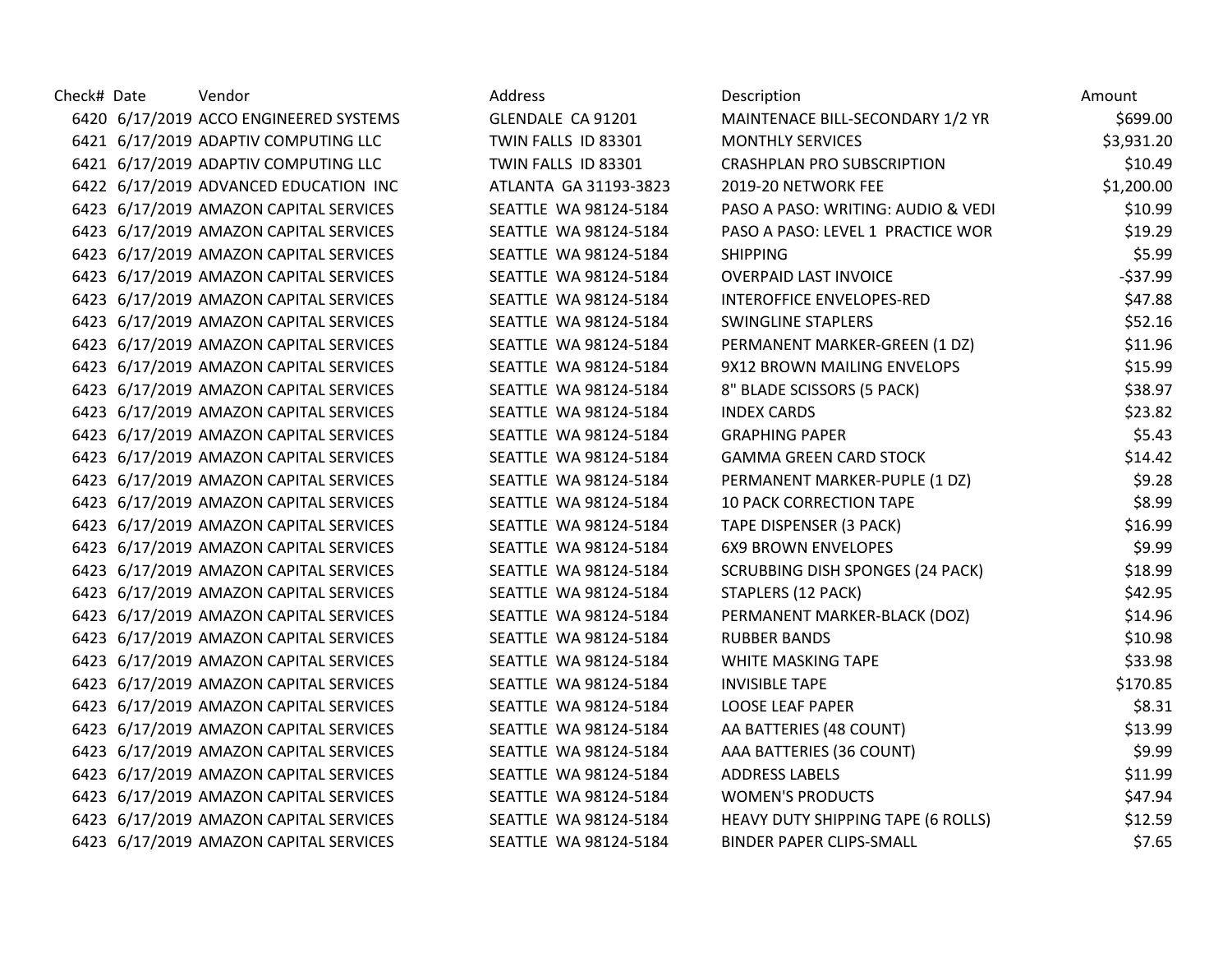| 6423 6/17/2019 AMAZON CAPITAL SERVICES       | SEATTLE WA 98124-5184  | DISHWASHING LIQUID SOAP                 | \$14.56     |
|----------------------------------------------|------------------------|-----------------------------------------|-------------|
| 6423 6/17/2019 AMAZON CAPITAL SERVICES       | SEATTLE WA 98124-5184  | 10X13 BROWN ENVELOPES                   | \$14.99     |
| 6423 6/17/2019 AMAZON CAPITAL SERVICES       | SEATTLE WA 98124-5184  | ASSORTED WHITE BOARD MARKERS (SET       | \$94.95     |
| 6423 6/17/2019 AMAZON CAPITAL SERVICES       | SEATTLE WA 98124-5184  | PRINTER CARTRIDGES (4 SET)              | \$210.99    |
| 6423 6/17/2019 AMAZON CAPITAL SERVICES       | SEATTLE WA 98124-5184  | <b>BLACK PRINTER CARTRIDGE</b>          | \$51.48     |
| 6423 6/17/2019 AMAZON CAPITAL SERVICES       | SEATTLE WA 98124-5184  | LEARNING RESOURCES LAMINATED HUNDR      | \$12.59     |
| 6423 6/17/2019 AMAZON CAPITAL SERVICES       | SEATTLE WA 98124-5184  | ALPHABET MATCH FLASH CARDS              | \$5.98      |
| 6423 6/17/2019 AMAZON CAPITAL SERVICES       | SEATTLE WA 98124-5184  | GO FISH ALPHABET GAME CARDS             | \$2.99      |
| 6423 6/17/2019 AMAZON CAPITAL SERVICES       | SEATTLE WA 98124-5184  | PLAY MONEY SET FOR KIDS                 | \$13.99     |
| 6423 6/17/2019 AMAZON CAPITAL SERVICES       | SEATTLE WA 98124-5184  | ALPHABET FLASH CARDS                    | \$2.99      |
| 6423 6/17/2019 AMAZON CAPITAL SERVICES       | SEATTLE WA 98124-5184  | <b>BIG TIME LEARNING CLOCK</b>          | \$15.22     |
| 6423 6/17/2019 AMAZON CAPITAL SERVICES       | SEATTLE WA 98124-5184  | <b>BIG FIRST GRADE WORKBOOK</b>         | \$20.07     |
| 6423 6/17/2019 AMAZON CAPITAL SERVICES       | SEATTLE WA 98124-5184  | CLASSROOM WALL NUMBER LINE 20-100       | \$10.00     |
| 6423 6/17/2019 AMAZON CAPITAL SERVICES       | SEATTLE WA 98124-5184  | ALPHABET FLASH CARDS 4-PACK             | \$10.79     |
| 6423 6/17/2019 AMAZON CAPITAL SERVICES       | SEATTLE WA 98124-5184  | DAILY LANGUAGE REVEW BOOK-GRADE 7       | \$25.48     |
| 6423 6/17/2019 AMAZON CAPITAL SERVICES       | SEATTLE WA 98124-5184  | <b>GET READY FOR KINDERGARTEN WRKBK</b> | \$34.04     |
| 6423 6/17/2019 AMAZON CAPITAL SERVICES       | SEATTLE WA 98124-5184  | EDUCATIONAL DESKTOP WORLD GLOBE         | \$59.95     |
| 6423 6/17/2019 AMAZON CAPITAL SERVICES       | SEATTLE WA 98124-5184  | SCHOOL ZONE-NUMBERS 0-25 FLASH CAR      | \$14.95     |
| 6423 6/17/2019 AMAZON CAPITAL SERVICES       | SEATTLE WA 98124-5184  | LEARNING ADVANTAGE CLASSROOM NUMBE      | \$16.09     |
| 6423 6/17/2019 AMAZON CAPITAL SERVICES       | SEATTLE WA 98124-5184  | 12 DRAWER ORGANIZER CART                | \$68.99     |
| 6423 6/17/2019 AMAZON CAPITAL SERVICES       | SEATTLE WA 98124-5184  | DAILY LANGUAGE REVIEW-GRADE 3           | \$15.44     |
| 6423 6/17/2019 AMAZON CAPITAL SERVICES       | SEATTLE WA 98124-5184  | ENGLISH/SPANISH FIRST WORDS FLASH       | \$12.49     |
| 6423 6/17/2019 AMAZON CAPITAL SERVICES       | SEATTLE WA 98124-5184  | DAILY LANGUAGE REVIEW-GRADE 1           | \$8.95      |
| 6423 6/17/2019 AMAZON CAPITAL SERVICES       | SEATTLE WA 98124-5184  | DAILY LANGUAGE REVIEW-GRADE 5           | \$9.81      |
| 6424 6/17/2019 AMERICAN FIDELITY             | OKLAHOMA CITY OK 73125 | HSA DEPOSIT - 062019                    | \$430.35    |
| 6425 6/17/2019 ASSOCIATED BUSINESS FORMS LLC | TWIN FALLS ID 83301    | THANK YOU CARDS-500 PLUS ENVELOPES      | \$209.26    |
| 6426 6/17/2019 BARNES DON                    | KIMBERLY ID 83341      | <b>ACTIVITY BUS DRIVER MEALS</b>        | \$19.50     |
| 6427 6/17/2019 BLUE CROSS OF IDAHO           | <b>BOISE ID 83707</b>  | MEDICAL BENEFIT - 062019                | \$30,671.48 |
| 6428 6/17/2019 SPARKLIGHT                    | PHOENIX AZ 85062-8000  | PHONE SERVICE                           | \$319.69    |
| 6429 6/17/2019 CHARLIE'S PRODUCE             | SEATTLE WA 98124       | <b>FOOD SUPPLIES</b>                    | \$132.08    |
| 6429 6/17/2019 CHARLIE'S PRODUCE             | SEATTLE WA 98124       | <b>FOOD SUPPLIES</b>                    | \$301.75    |
| 6429 6/17/2019 CHARLIE'S PRODUCE             | SEATTLE WA 98124       | <b>FOOD SUPPLIES</b>                    | \$170.10    |
| 6429 6/17/2019 CHARLIE'S PRODUCE             | SEATTLE WA 98124       | <b>FOOD SUPPLIES</b>                    | \$305.75    |
| 6429 6/17/2019 CHARLIE'S PRODUCE             | SEATTLE WA 98124       | <b>FOOD SUPPLIES</b>                    | \$115.32    |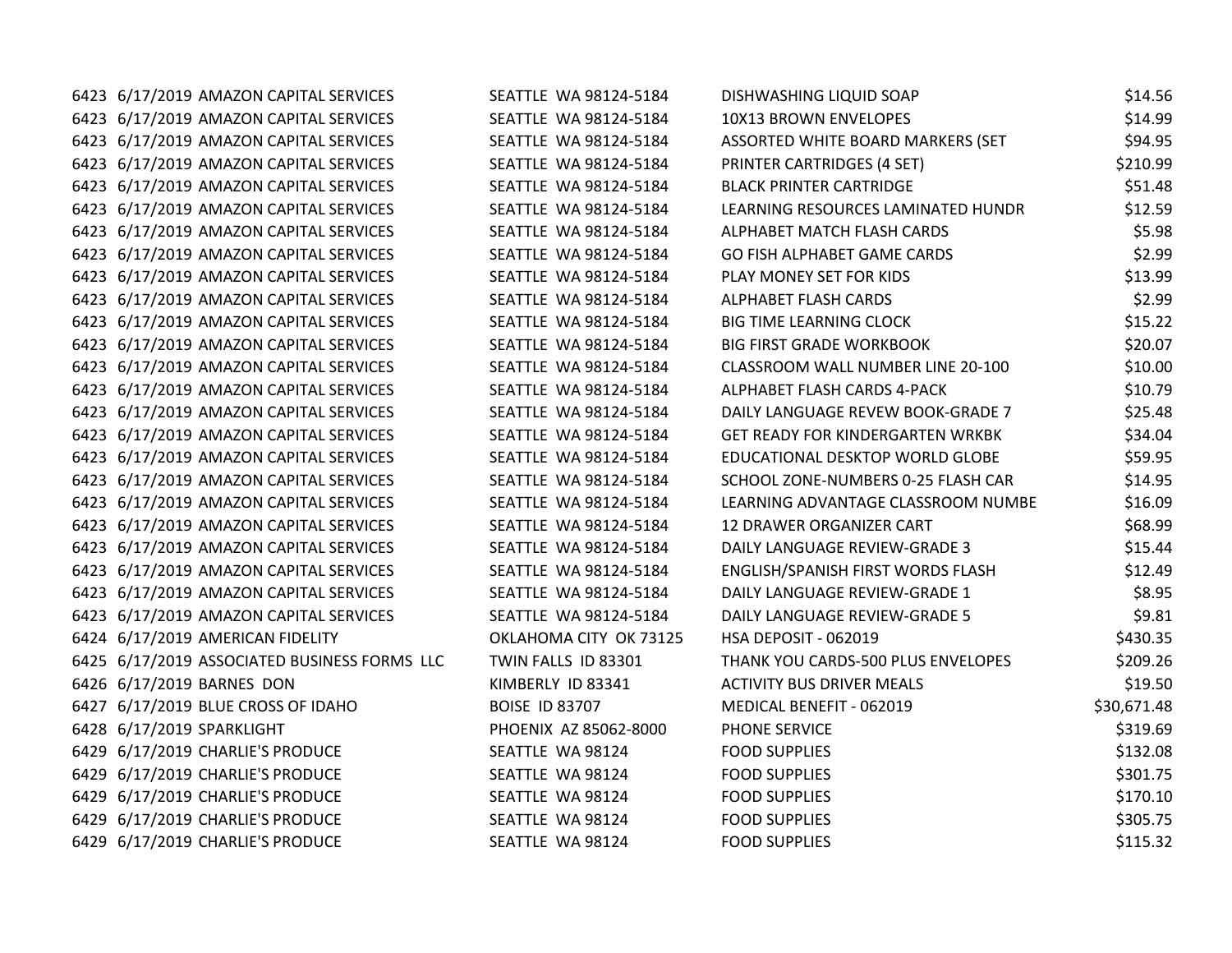6429 6/17/2019 CHARLIE'S PRODUCE SEATTLE WA 98124 FOOD SUPPLIES \$66.73

 6/17/2019 CITY OF HANSEN HANSEN ID 83334 WATER \$229.50 6/17/2019 CITY OF HANSEN HANSEN ID 83334 SEWER \$301.50 6/17/2019 COLLEGE OF SOUTHERN IDAHO TWIN FALLS ID 83303-1238 BOARD SCHOLARSHIP-E INGLEHART \$1,000.00 6/17/2019 CONK TIFFANY HANSEN ID 83334 \*\* VOID \*\* \$0.00 6/17/2019 COSTCO MEMBERSHIP RENEWAL \$180.00 6/17/2019 CULLIGAN MAGIC VALLEY TWIN FALLS ID 83301 ELEMENTARY \$11.00 6434 6/17/2019 CULLIGAN MAGIC VALLEY TWIN FALLS ID 83301 HS \$27.20 6434 6/17/2019 CULLIGAN MAGIC VALLEY TWIN FALLS ID 83301 LUNCH RM \$16.75 6435 6/17/2019 DOME TECHNOLOGY LLC **IDAHO FALLS ID 83401** NEW GYM CONSTRUCTION **\$26.847.57**  6/17/2019 FOOD SERVICES OF AMERICA SEATTLE WA 98124-1846 FOOD SUPPLIES \$940.55 6436 6/17/2019 FOOD SERVICES OF AMERICA SEATTLE WA 98124-1846 FOOD SUPPLIES \$477.12 6/17/2019 FOOD SERVICES OF AMERICA SEATTLE WA 98124-1846 FOOD SUPPLIES \$802.17 6/17/2019 FRONTLINE TECH GROUP LLC PHILADELPHIA PA 19178-0577 2019-20 SPED IEP SOFTWARE \$1,620.00 6/17/2019 GREAT AMERICA FINANCIAL SERV DALLAS TX 75266-0831 COPIER AGREEMENT-ELEM \$138.00 6/17/2019 GREAT AMERICA FINANCIAL SERV DALLAS TX 75266-0831 COPIER AGREEMENT-HS \$121.00 6/17/2019 HANSEN SCHOOL DISTRICT AMERICAN FIDELITY FLEX PREMIUM FEE \$42.00 6/17/2019 HANSEN SCHOOL DISTRICT #415 EMPLOYER SHARE FICA & MEDICARE - 062019 \$14,304.41 6/17/2019 HANSEN SCHOOL DISTRICT #415 EMPLOYER SHARE RETIREMENT - 062019 \$23,607.68 6/17/2019 HANSEN SCHOOL DISTRICT #415 SPED SUPORT-BIP DIRECTOR - 062019 \$333.33 6/17/2019 HANSEN SCHOOL DISTRICT #415 SPED SUPPORT DIRECTOR-SE - 062019 \$333.33 6/17/2019 HANSEN SCHOOL DISTRICT #415 SPED SUPPORT CLASSIFIED - 062019 \$403.52 6/17/2019 HANSEN SCHOOL DISTRICT #415 LEADERSHIP PREMIUMS ELEM - 062019 \$14,000.00 6/17/2019 HANSEN SCHOOL DISTRICT #415 LEADERSHIP PREMIUM-SEC - 062019 \$14,600.00 6/17/2019 HANSEN SCHOOL DISTRICT #415 MEDIA CLASSIFIED ELEM - 062019 \$430.00 6/17/2019 HANSEN SCHOOL DISTRICT #415 MEDIA CLASSIFIED SEC - 062019 \$251.35 6/17/2019 HANSEN SCHOOL DISTRICT #415 DISTRICT ADMINISTRAT - 062019 \$6,887.50 6/17/2019 HANSEN SCHOOL DISTRICT #415 GUEST TEACHER COORDINATO - 062019 \$150.00 6442 6/17/2019 HANSEN SCHOOL DISTRICT #415 ADMINISTRATION-ELEMENTAR - 062019 \$4,677.79 6442 6/17/2019 HANSEN SCHOOL DISTRICT #415 ADMINISTRATION-SECONDARY - 062019 \$5,064.02 6442 6/17/2019 HANSEN SCHOOL DISTRICT #415 **ADMIN ASSISTANT-ELEMENTA - 062019** \$1,247.35 6442 6/17/2019 HANSEN SCHOOL DISTRICT #415 ADMIN ASSISTNAT-SEC - 062019 51,428.00 6/17/2019 HANSEN SCHOOL DISTRICT #415 BUSINESS OPERATION - 062019 \$3,318.60 6/17/2019 HANSEN SCHOOL DISTRICT #415 BUILDING CARE - 062019 \$4,536.61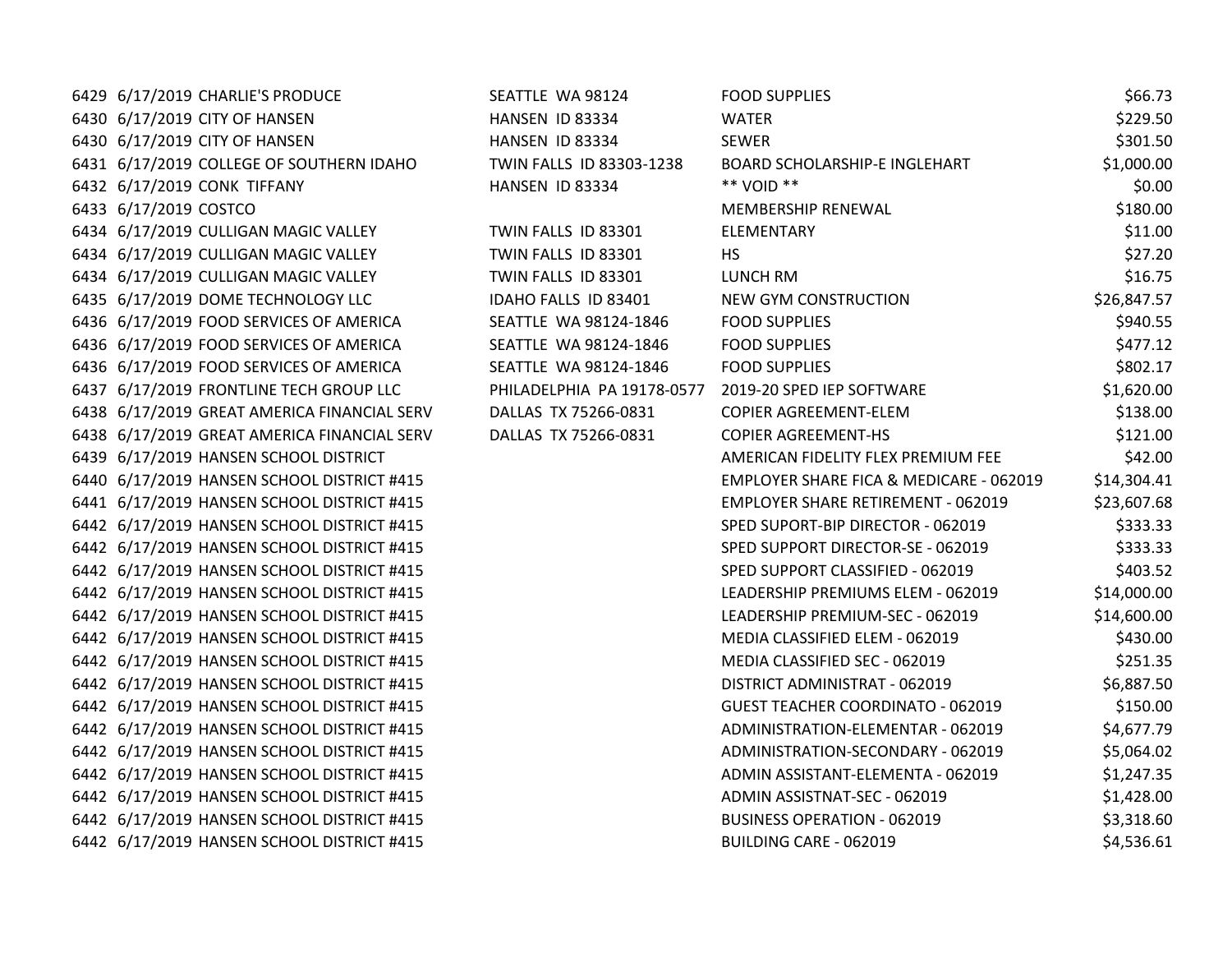6442 6/17/2019 HANSEN SCHOOL DISTRICT #415 BUILDING MAINT - 06442 6/17/2019 HANSEN SCHOOL DISTRICT #415 6442 6/17/2019 HANSEN SCHOOL DISTRICT #415 BLDG MAINT-SUMMER HELP - 062019 \$36442 \ 0.052019 \$364.50 6442 6/17/2019 HANSEN SCHOOL DISTRICT #415 PROFESSIONAL TECHNICAL E - 062019 \$66442 \ 6717/2019 \$666. 6442 6/17/2019 HANSEN SCHOOL DISTRICT #415 GROUNDS - 062010 6442 6/17/2019 HANSEN SCHOOL DISTRICT #415 **TRANSPORT SECTION-SUPERVISO - 062019** TR  $6442$   $6/17/2019$  HANSEN SCHOOL DISTRICT #415 S. 6442 6/17/2019 HANSEN SCHOOL DISTRICT #415 TRANSPORTATION-MECHANIC TRANSPORTATION-MECHANIC TRANSPORTATION-MECH 6442 6/17/2019 HANSEN SCHOOL DISTRICT #415 TRANSPORTATION- PUPIL TRANSPORTATION- PUPIL TRANSPORTATION- PUPIL T 6442 6/17/2019 HANSEN SCHOOL DISTRICT #415 TRANSPORTATION-OTHER FILES 6442 6/17/2019 HANSEN SCHOOL DISTRICT #415 TRANSPORTATION-OFFICE - 0621.921.92 6442 6/17/2019 HANSEN SCHOOL DISTRICT #415 TI 6442 6/17/2019 HANSEN SCHOOL DISTRICT #415 TITLE IN THE INTERNATIONAL TITLE IN THE INTERNATIONAL TITLE IN THE I 6442 6/17/2019 HANSEN SCHOOL DISTRICT #415 TRANSPORTATION- ACT 6442 6/17/2019 HANSEN SCHOOL DISTRICT #415 TRANSPORTATION- DOWN TIME - 062019 TRANSPORTATION- DOWN TIME - 0620 6442 6/17/2019 HANSEN SCHOOL DISTRICT #415 ELEMENTARY TEACHER - 062019 ELEMENTARY TEACHER - 062019 \$ 6442 6/17/2019 HANSEN SCHOOL DISTRICT #415 LI 6442 6/17/2019 HANSEN SCHOOL DISTRICT #415 MIGRANT C CERTIFIED EXECUTIVE ORDER TO A USE OF DETAILS 6442 6/17/2019 HANSEN SCHOOL DISTRICT #415 MIGRANT C CERTIFIED SECTION OF DISTRICT AND THE CERTIFIED SECTION O 6442 6/17/2019 HANSEN SCHOOL DISTRICT #415 PERSONAL LEAVE PAYBACK-E - 062019 \$342.000 \$342.000 \$342.000 \$342.000 \$342.000 \$342.000 \$342.000 \$342.000 \$342.000 \$342.000 \$342.000 \$342.000 \$342.000 \$342.000 \$342.000 \$342.000 \$ 6442 6/17/2019 HANSEN SCHOOL DISTRICT #415 ELEMENTARY PARA - 062019 ELEMENTARY PARA - 062019 6442 6/17/2019 HANSEN SCHOOL DISTRICT #415 ADMINISTRATION ADMINISTRATION ADMINISTRATION 6442 6/17/2019 HANSEN SCHOOL DISTRICT #415 ELEMENTARY SUB-PARA - 0.6217 6442 6/17/2019 HANSEN SCHOOL DISTRICT #415 **IDEA PART BEAT BEEN BEEN BEEN BEEN BEEN** 6442 6/17/2019 HANSEN SCHOOL DISTRICT #415 **IDEA PART B CLASSIFIED S - 062010** ID 6442 6/17/2019 HANSEN SCHOOL DISTRICT #415 ELEMENTARY SUB-TEACHER - 0621 ELEMENTARY SUB-TEACHER - 06 6442 6/17/2019 HANSEN SCHOOL DISTRICT #415 WORKER PREP - 062019 WORKER 6442 6/17/2019 HANSEN SCHOOL DISTRICT #415 **IDEA PART B PART B PRESCHOOL - 062019** ID 6442 6/17/2019 HANSEN SCHOOL DISTRICT #415 SECONDARY TEACHER SECOND STATES AND TEACHER STATES IN STATES AND ST 6442 6/17/2019 HANSEN SCHOOL DISTRICT #415 LI 6442 6/17/2019 HANSEN SCHOOL DISTRICT #415 MEDICIAL ORDER IN DELAY OF DISTRICT AND THE ORDER OF DISTRICT AND D 6442 6/17/2019 HANSEN SCHOOL DISTRICT #415 MEDICAL CERTIFIED-SECOND IN 6442 6/17/2019 HANSEN SCHOOL DISTRICT #415 MEDICAL SCHOOL OF STRICT STRICT AND STRICT AND THE ORDER OF DELEM S 6442 6/17/2019 HANSEN SCHOOL DISTRICT #415 MEDICIAL CLASSIFIED SECTOR OF DISTRICT SECTOR SECTOR SECTOR SECTOR 6442 6/17/2019 HANSEN SCHOOL DISTRICT #415 PERSONAL LEAVE PAYBACK-H - 062019 \$442

| UILDING MAINT - 062019                        | \$3,640.14  |
|-----------------------------------------------|-------------|
| LDG MAINT-SUMMER HELP - 062019                | \$364.50    |
| ROFESSIONAL TECHNICAL E - 062019              | \$666.66    |
| ROUNDS - 062019                               | \$421.68    |
| RANSPORTATION-SUPERVISO - 062019              | \$820.85    |
| AFE & DRUG FREE - 062019                      | \$333.33    |
| RANSPORTATION-MECHANIC - 062019               | \$2,317.35  |
| RANSPORTATION- PUPIL TR - 062019              | \$1,055.36  |
| RANSPORTATION-OTHER - 062019                  | \$123.00    |
| RANSPORTATION-OFFICE - 062019                 | \$211.92    |
| <b>ITLE I-CERTIFIED - 062019</b>              | \$4,610.49  |
| ITLE I-CLASSIFIED - 062019                    | \$2,120.00  |
| RANSPORTATION- ACTVTY D - 062019              | \$160.74    |
| RANSPORTATION- DOWN TIM - 062019              | \$205.00    |
| LEMENTARY TEACHER - 062019                    | \$36,714.26 |
| EP CERTIFIED ELEM - 062019                    | \$229.28    |
| AIGRANT C CERTIFIED ELEM - 062019             | \$278.41    |
| AIGRANT C CERTIFIED SEC - 062019              | \$278.41    |
| <b>ERSONAL LEAVE PAYBACK-E - 062019</b>       | \$342.00    |
| LEMENTARY PARA - 062019                       | \$809.00    |
| DMIN SUB-SECRETARY ELEM - 062019              | \$38.00     |
| LEMENTARY SUB-PARA - 062019                   | \$228.00    |
| DEA PART B-CLASSIFIED E - 062019              | \$2,075.92  |
| DEA PART B CLASSIFIED S - 062019              | \$1,556.00  |
| LEMENTARY SUB-TEACHER - 062019                | \$228.00    |
| <b>VORKED PREP - 062019</b>                   | \$42.82     |
| DEA PART B PRESCHOOL - 062019                 | \$237.50    |
| ECONDARY TEACHER - 062019                     | \$27,123.81 |
| EP CERTIFIED SEC - 062019                     | \$229.28    |
| AEDICIAD-CERTIFIED ELEM - 062019              | \$2,371.08  |
| <b><i>AEDICAID CERTIFIED-SEC - 062019</i></b> | \$2,371.07  |
| AEDICAID-CLASSIFIED ELEM - 062019             | \$1,258.88  |
| AEDICIAD CLASSIFIED SEC - 062019              | \$2,208.88  |
| <b>ERSONAL LEAVE PAYBACK-H - 062019</b>       | \$456.00    |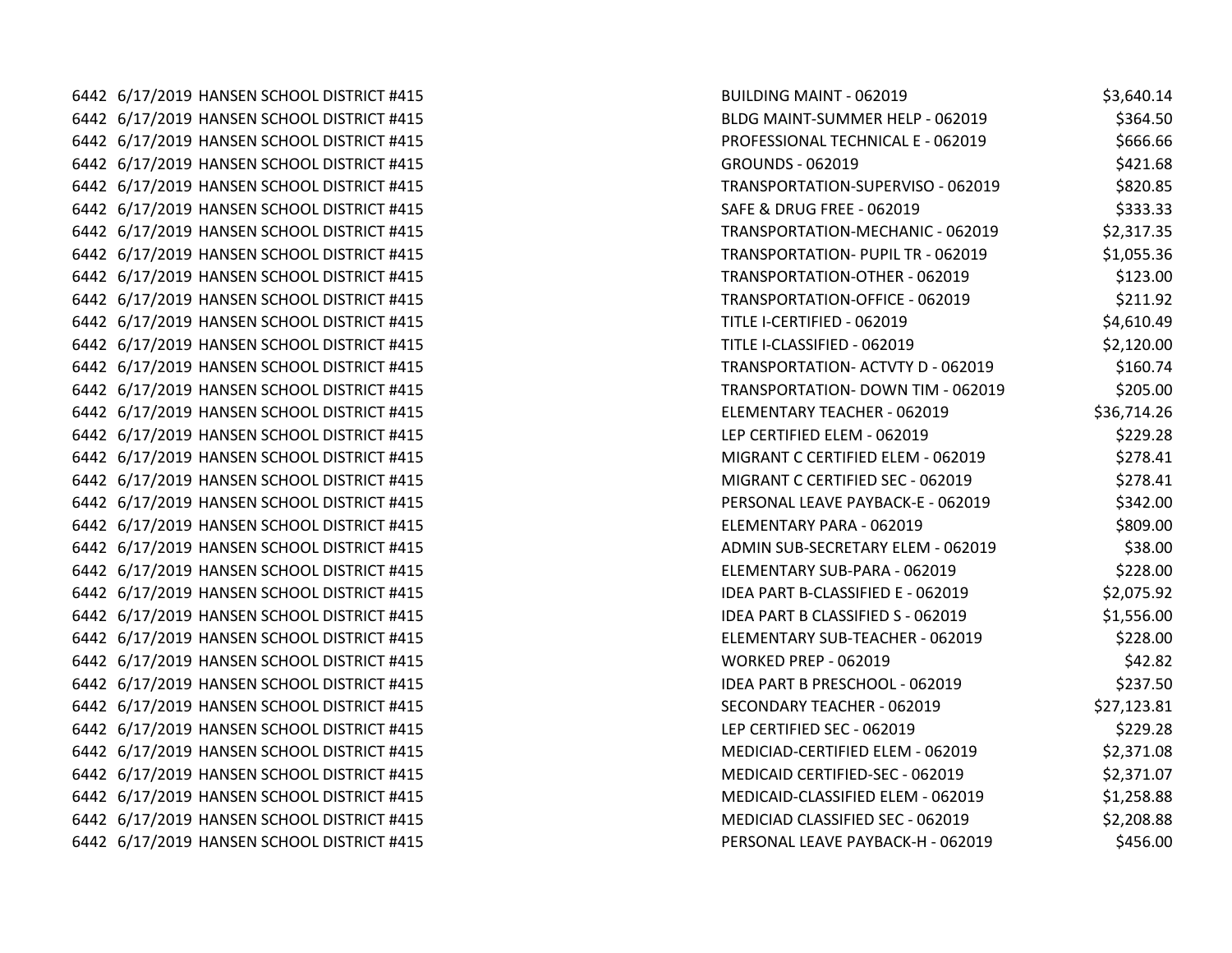6442 6/17/2019 HANSEN SCHOOL DISTRICT #415 SI 6442 6/17/2019 HANSEN SCHOOL DISTRICT #415 SI 6442 6/17/2019 HANSEN SCHOOL DISTRICT #415 SI 6442 6/17/2019 HANSEN SCHOOL DISTRICT #415 RURAL EDUC CERTEFIED-ELEM RURAL EDUC CERTEFIED-6442 6/17/2019 HANSEN SCHOOL DISTRICT #415 RURAL EDUC CERTEFIED SECTION OF RURAL EDUCATION SECTION OF RURAL EDU 6442 6/17/2019 HANSEN SCHOOL DISTRICT #415 RURAL EDUCATION RELATIONS 6442 6/17/2019 HANSEN SCHOOL DISTRICT #415 VOCATION - 062019 TO MALL EDUCATION - 07 6442 6/17/2019 HANSEN SCHOOL DISTRICT #415 SIERRIFIED-ELEMENT SISTEM-6442 6/17/2019 HANSEN SCHOOL DISTRICT #415 22 6442 6/17/2019 HANSEN SCHOOL DISTRICT #415 SIERRIFIED-SECTION SPECIAL ED CERTIFIED-SECTION SI 6442 6/17/2019 HANSEN SCHOOL DISTRICT #415 SIERREL ED CLASSIFIED-EL SISTEM-EL - 062019 SI 6442 6/17/2019 HANSEN SCHOOL DISTRICT #415 SIERRESSE - 062019 SIERRESSE - 062019 \$1 6442 6/17/2019 HANSEN SCHOOL DISTRICT #415 SIGNED - 0631 000-CERTIFIED - 0631 6442 6/17/2019 HANSEN SCHOOL DISTRICT #415 SIGNED AND THE SIGN OF STRICT STRICT AND THE SIGNED SIGNED ASSESSED AND THE STRICT AND THE STRICT AND THE STRICT AND THE STRICT AND THE STRICT AND THE STRICT AND THE STRICT AND TH 6442 6/17/2019 HANSEN SCHOOL DISTRICT #415 SINGLED PRESCHOOL 6442 6/17/2019 HANSEN SCHOOL DISTRICT #415 GEAR UP-CLASSIFIED - 062019 571.422019 \$571.42201.422019 \$ 6442 6/17/2019 HANSEN SCHOOL DISTRICT #415 SIERREST PRESCHOOL 6442 6/17/2019 HANSEN SCHOOL DISTRICT #415 SK SCHOOL ACTIVITY-COACH - 062019 \$566.836.836 6442 6/17/2019 HANSEN SCHOOL DISTRICT #415 6442 6/17/2019 HANSEN SCHOOL DISTRICT #415 GUIDANCE - HEALTH - 062019 BILLETING 6442 6/17/2019 HANSEN SCHOOL DISTRICT #415 EXTENDS 100010 1520.60010 EXTENDED BY 6442 6/17/2019 HANSEN SCHOOL DISTRICT #415 COLLEGE/CAREER ADVISOR - 062019 \$6,000.000.000.000.000.000 6442 6/17/2019 HANSEN SCHOOL DISTRICT #415 SIPPORT DIRECTOR-EL SUPPORT DIRECTOR-6442 6/17/2019 HANSEN SCHOOL DISTRICT #415 SQUARE - 062019 SQUARE - 062019 \$3,572.012.01 6443 6/17/2019 HERNANDEZ DACIA **HANSEN ID 83334** T. 6443 6/17/2019 HERNANDEZ DACIA **HANSEN ID 83334** S 6444 6/17/2019 HEUVEL DANEILLE KIMBERLY ID 83341 SI 6445 6/17/2019 HOME DEPOT CREDIT SERV LOUISVILLE KY 40290-1030 P. 6445 6/17/2019 HOME DEPOT CREDIT SERV LOUISVILLE KY 40290-1030 B 6446 6/17/2019 IASBO **Hailey ID 83333** SI 6446 6/17/2019 IASBO **Hailey ID 83333** 2019-2019-2019 6447 6/17/2019 IDAHO ASSOC. OF SCHOOL ADMIN BOISE ID 83705 2019-6447 6/17/2019 IDAHO ASSOC. OF SCHOOL ADMIN BOISE ID 83705 IASA MEMBERSHIP FEED-R HENDERS 6447 6/17/2019 IDAHO ASSOC. OF SCHOOL ADMIN BOISE ID 83705 IA

| ECONDARY PARA - 062019               | \$212.65   |
|--------------------------------------|------------|
| ECONDARY SUB-TEACHER - 062019        | \$389.50   |
| ECONDARY SUB-PARA - 062019           | \$76.00    |
| URAL EDUC CERTFIED-ELEM - 062019     | \$491.32   |
| URAL EDUC CERTEFIED SEC - 062019     | \$491.32   |
| URAL EDUC CLASSIFIED-EL - 062019     | \$332.50   |
| OCATIONAL EDUCATION - 062019         | \$3,062.50 |
| PECIAL ED CERTIFIED-ELE - 062019     | \$3,541.91 |
| 1st CENTURY GRANT DIREC - 062019     | \$2,810.22 |
| PECIAL ED CERTIFIED-SEC - 062019     | \$4,617.91 |
| PECIAL ED CLASSIFIED-EL - 062019     | \$283.08   |
| PECIAL ED CLASSIFIED-SE - 062019     | \$215.94   |
| IG \$130 000-CERTIFIED - 062019      | \$3,541.91 |
| IG \$130 000-COUNSELOR - 062019      | \$2,048.51 |
| PECIAL ED PRESCHOOL-TEA - 062019     | \$3,541.91 |
| EAR UP-CLASSIFIED - 062019           | \$571.42   |
| PECIAL ED PRESCHOOL-PAR - 062019     | \$380.00   |
| CHOOL ACTIVITY-COACH - 062019        | \$566.83   |
| THLETIC DIRECTOR - 062019            | \$387.87   |
| UIDANCE - HEALTH - 062019            | \$1,787.90 |
| XTENDED DAYS - 062019                | \$260.60   |
| OLLEGE/CAREER ADVISOR - 062019       | \$6,000.00 |
| PED SUPPORT DIRECTOR-EL - 062019     | \$333.33   |
| CHOOL LUNCH - 062019                 | \$3,572.01 |
| <b>AXES</b>                          | \$2.16     |
| UPPLIES FOR PROGRAM                  | \$78.37    |
| UMMER INSTITUTE REGISTRATION         | \$35.00    |
| <b>AINT &amp; SUPPLIES</b>           | \$33.17    |
| OLTS CAULK AND STAIN                 | \$80.08    |
| UMMER CONF REG-E HOWELL              | \$175.00   |
| 019-20 MEMBERSHIP FEE                | \$125.00   |
| 019-SUMMER CONF-R HENDERSON          | \$290.00   |
| <b>SA MEMBERSHIP FEE-R HENDERSON</b> | \$640.00   |
| <b>SA MEMBERSHIP FEE-D CARSON</b>    | \$685.00   |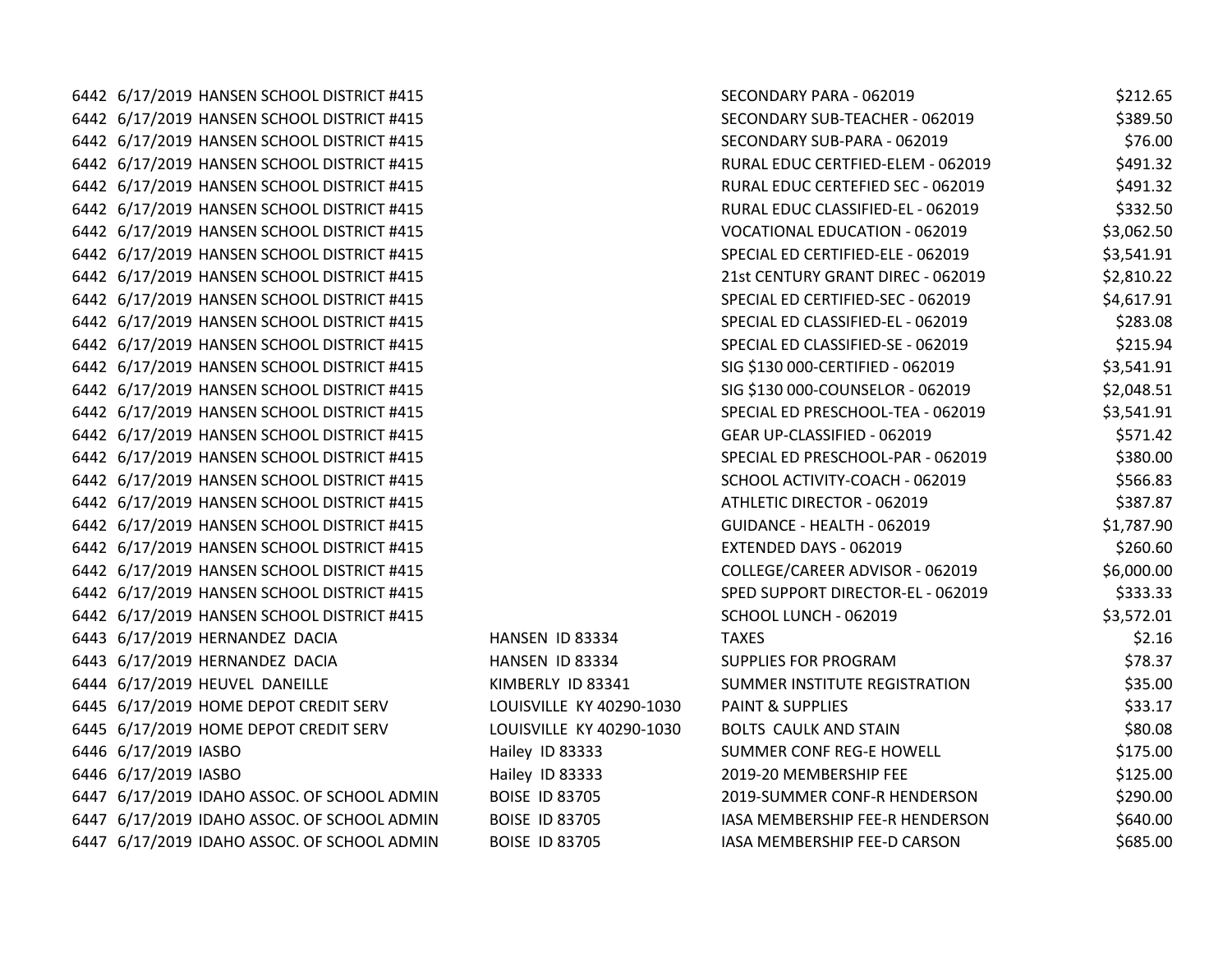| 6447 6/17/2019 IDAHO ASSOC. OF SCHOOL ADMIN   | <b>BOISE ID 83705</b>                    | IASA MEMBERSHIP FEE-K KELLY      | \$705.00    |
|-----------------------------------------------|------------------------------------------|----------------------------------|-------------|
| 6447 6/17/2019 IDAHO ASSOC. OF SCHOOL ADMIN   | <b>BOISE ID 83705</b>                    | IASA MEMBERSHIP FEE-H SKINNER    | \$690.00    |
| 6447 6/17/2019 IDAHO ASSOC. OF SCHOOL ADMIN   | <b>BOISE ID 83705</b>                    | 2019-SUMMER CONF-D CARSON        | \$290.00    |
| 6447 6/17/2019 IDAHO ASSOC. OF SCHOOL ADMIN   | <b>BOISE ID 83705</b>                    | 2019-SUMMER CONF-K KELLY         | \$290.00    |
| 6447 6/17/2019 IDAHO ASSOC. OF SCHOOL ADMIN   | <b>BOISE ID 83705</b>                    | 2019-SUMMER CONF-H SKINNER       | \$290.00    |
| 6448 6/17/2019 IDAHO DEPT OF HEALTH & WELFARE | BOISE ID 83720-0036                      | <b>MEDICAID MATCH</b>            | \$7,500.00  |
| 6449 6/17/2019 IDAHO POWER                    | SEATTLE WA 98124-1966                    | JR/SR HIGH                       | \$1,561.10  |
| 6449 6/17/2019 IDAHO POWER                    | SEATTLE WA 98124-1966                    | ELEMENTARY                       | \$1,839.46  |
| 6449 6/17/2019 IDAHO POWER                    | SEATTLE WA 98124-1966                    | <b>PRESCHOOL</b>                 | \$40.71     |
| 6449 6/17/2019 IDAHO POWER                    | SEATTLE WA 98124-1966                    | <b>NEW GYM</b>                   | \$357.99    |
| 6449 6/17/2019 IDAHO POWER                    | SEATTLE WA 98124-1966                    | SOUTH MODULAR                    | \$16.60     |
| 6449 6/17/2019 IDAHO POWER                    | SEATTLE WA 98124-1966                    | <b>FOOTBALL FIELD</b>            | \$5.19      |
| 6449 6/17/2019 IDAHO POWER                    | SEATTLE WA 98124-1966                    | <b>IRRIGATION PUMP</b>           | \$18.22     |
| 6450 6/17/2019 IDAHO SCHOOL BOARDS ASSOC INC  | BOISE ID 83707-4797                      | 19-20 MEMBERSHIP DUES            | \$1,532.56  |
| 6451 6/17/2019 CSA CONSULTING LLC             | <b>BOISE ID 83709</b>                    | MEDICAID ADMIN FEE               | \$963.40    |
| 6451 6/17/2019 CSA CONSULTING LLC             | <b>BOISE ID 83709</b>                    | MEDICAID ADMIN FEE               | \$963.41    |
| 6452 6/17/2019 IDAHO STATE UNIVERSITY         | POCATELLO ID 83209                       | FFA SCHOLARSHIP-K KENNEY         | \$250.00    |
| 6453 6/17/2019 INTEGRATED TECHNOLOGIES        | TWIN FALLS ID 83303-1843                 | ELEM-XEROX-4/28-5/27             | \$49.78     |
| 6453 6/17/2019 INTEGRATED TECHNOLOGIES        | TWIN FALLS ID 83303-1843                 | ELEM-M2794-4/19-5/18             | \$219.87    |
| 6453 6/17/2019 INTEGRATED TECHNOLOGIES        | TWIN FALLS ID 83303-1843                 | JR/SR HIGH-M7135-5/3-6/2         | \$195.60    |
| 6453 6/17/2019 INTEGRATED TECHNOLOGIES        | TWIN FALLS ID 83303-1843                 | HS-M2111-4/28-5/27               | \$17.89     |
| 6454 6/17/2019 INTERMOUNTAIN GAS              | <b>BOISE ID 83732</b>                    | JR/SR HIGH                       | \$765.83    |
| 6454 6/17/2019 INTERMOUNTAIN GAS              | <b>BOISE ID 83732</b>                    | AG BLDG                          | \$235.89    |
| 6454 6/17/2019 INTERMOUNTAIN GAS              | <b>BOISE ID 83732</b>                    | ELEMENTARY                       | \$115.89    |
| 6454 6/17/2019 INTERMOUNTAIN GAS              | <b>BOISE ID 83732</b>                    | PRESCHOOL                        | \$30.37     |
| 6454 6/17/2019 INTERMOUNTAIN GAS              | <b>BOISE ID 83732</b>                    | <b>NEW GYM</b>                   | \$60.61     |
| 6455 6/17/2019 MEADOW GOLD DAIRIES-BOISE      | DENVER CO 80271-0960                     | <b>MILK</b>                      | \$1,040.98  |
| 6456 6/17/2019 MORETON & COMPANY              | <b>BOISE ID 83719</b>                    | 19-20 INSURANCE RENEWAL          | \$29,631.00 |
| 6456 6/17/2019 MORETON & COMPANY              | <b>BOISE ID 83719</b>                    | 19-20 SAFE SCHOOLS SUBSCRIPTION  | \$113.75    |
| 6457 6/17/2019 NAPA AUTO PARTS                | TWIN FALLS ID 83303-1425                 | ANTIFREEZE                       | \$77.94     |
| 6457 6/17/2019 NAPA AUTO PARTS                | TWIN FALLS ID 83303-1425                 | <b>BATTERY FOR LAWN MOWER</b>    | \$116.29    |
| 6458 6/17/2019 NORCO                          | SALT LAKE CITY UT 84141-3124 TANK RENTAL |                                  | \$5.96      |
| 6459 6/17/2019 NORTH SIDE BUS CO INC          | JEROME ID 83338                          | BUS FOR KINDERGARTEN FIELDTRIP   | \$870.00    |
| 6460 6/17/2019 NOVAK CASSANDRA                | TWIN FALLS ID 83301                      | <b>ACTIVITY BUS DRIVER MEALS</b> | \$19.50     |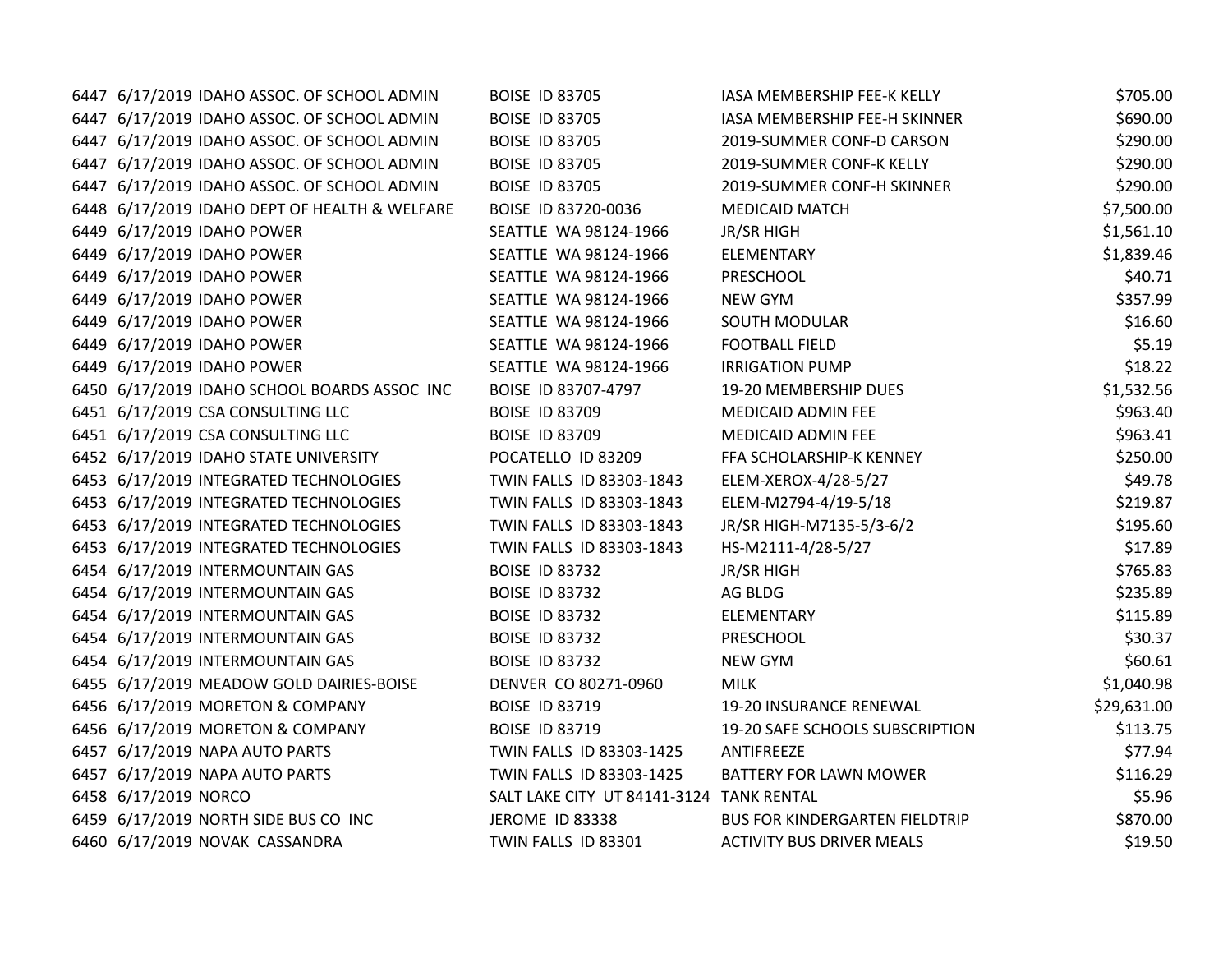| 6461 6/17/2019 OFFICE DEPOT                  | PHOENIX AZ 85038-9248    | <b>COLORED PRINTER CARTRIDGES</b> | \$393.14    |
|----------------------------------------------|--------------------------|-----------------------------------|-------------|
| 6462 6/17/2019 PACIFIC STEEL & RECYCLING     | TWIN FALLS ID 83303-1413 | <b>METAL FOR PROJECT</b>          | \$6.75      |
| 6463 6/17/2019 PRIMARY THERAPY SOURCE        | TWIN FALLS ID 83301      | PHYSICAL THERAPY                  | \$558.15    |
| 6463 6/17/2019 PRIMARY THERAPY SOURCE        | TWIN FALLS ID 83301      | PHYSICAL THERAPY                  | \$558.15    |
| 6463 6/17/2019 PRIMARY THERAPY SOURCE        | TWIN FALLS ID 83301      | <b>OCCUPATIONAL THERAPY</b>       | \$638.55    |
| 6463 6/17/2019 PRIMARY THERAPY SOURCE        | TWIN FALLS ID 83301      | <b>OCCUPATIONAL THERAPY</b>       | \$638.55    |
| 6464 6/17/2019 PSI ENVIRONMENTAL             | TWIN FALLS ID 83301-7873 | ELEMENTARY                        | \$14.07     |
| 6464 6/17/2019 PSI ENVIRONMENTAL             | TWIN FALLS ID 83301-7873 | JR/SR HIGH                        | \$33.37     |
| 6465 6/17/2019 RIDLEY'S                      | TWIN FALLS ID 83301      | PRESCHOOL SUPPLIES                | \$39.66     |
| 6465 6/17/2019 RIDLEY'S                      | TWIN FALLS ID 83301      | PRESCHOOL SUPPLIES                | \$52.49     |
| 6465 6/17/2019 RIDLEY'S                      | TWIN FALLS ID 83301      | LUNCHROOM FOOD                    | \$2.99      |
| 6466 6/17/2019 SANTANDER LEASING LLC         | READING PA 19612         | <b>SCHOOL BUS PURCHASE</b>        | \$10,226.25 |
| 6466 6/17/2019 SANTANDER LEASING LLC         | READING PA 19612         | <b>FINANCE</b>                    | \$1,559.75  |
| 6467 6/17/2019 SILVERBACK LEARNING SOLUTIONS | MERIDIAN ID 83642        | 19-20~MILEPOST                    | \$3,450.00  |
| 6468 6/17/2019 SMITHS CUSTOMER CHARGES       | PITTSBURGH PA 15264-4481 | CHICKEN FOR ATHLETIC BANQUET      | \$191.96    |
| 6468 6/17/2019 SMITHS CUSTOMER CHARGES       | PITTSBURGH PA 15264-4481 | LUNCH RM SENIOR BREAKFAST         | \$32.04     |
| 6469 6/17/2019 STATE TAX COMMISSION          | BOISE ID 83707-0076      | LUNCH ROOM SALES TAX-MAY          | \$14.38     |
| 6469 6/17/2019 STATE TAX COMMISSION          | BOISE ID 83707-0076      | LUNCH ROOM SALES TAX-JUNE         | \$2.04      |
| 6470 6/17/2019 TEK-HUT                       | TWIN FALLS ID 83301      | <b>INTERNT SERVICE</b>            | \$1,500.00  |
| 6471 6/17/2019 THE SPRINKLER SHOP INC        | <b>PAUL ID 83347</b>     | <b>IRRIGATION PARTS</b>           | \$72.95     |
| 6472 6/17/2019 THE TIMES-NEWS                | TWIN FALLS ID 83301      | BUDGET HEARING/SUMMARY STATEMENT  | \$205.42    |
| 6473 6/17/2019 U.S. POSTAL SERVICE           |                          | PREPAID POSTAGE FOR POSTAGE METER | \$800.00    |
| 6474 6/17/2019 VALLEY WIDE COOPERATIVE       | JEROME ID 83338          | YELLOW BUS FUEL                   | \$849.23    |
| 6474 6/17/2019 VALLEY WIDE COOPERATIVE       | <b>JEROME ID 83338</b>   | <b>GAS CREDIT</b>                 | $-52.35$    |
| 6474 6/17/2019 VALLEY WIDE COOPERATIVE       | JEROME ID 83338          | <b>FUEL FOR MOWERS</b>            | \$88.73     |
| 6475 6/17/2019 VERIZON WIRELESS              | DALLAS TX 75266-0108     | <b>CELL PHONES</b>                | \$163.00    |
| 6476 6/17/2019 VISA                          | TWIN FALLS ID 83303-0249 | LAST DAY OF SCHOOL LUNCH SUPPLIES | \$71.29     |
| 6476 6/17/2019 VISA                          | TWIN FALLS ID 83303-0249 | TREATS FOR NEW GYM GRAND OPENING  | \$80.94     |
| 6476 6/17/2019 VISA                          | TWIN FALLS ID 83303-0249 | <b>CLORAX WIPES</b>               | \$19.98     |
| 6476 6/17/2019 VISA                          | TWIN FALLS ID 83303-0249 | REMOTE LOCK SUBSCRIPTION FOR GYM  | \$23.33     |
| 6476 6/17/2019 VISA                          | TWIN FALLS ID 83303-0249 | MEALS FOR ELEM PROF DEVELOPMENT   | \$210.10    |
| 6476 6/17/2019 VISA                          | TWIN FALLS ID 83303-0249 | STUDENT SUCCESS DAY LUNCH         | \$71.42     |
| 6476 6/17/2019 VISA                          | TWIN FALLS ID 83303-0249 | <b>STATE TRACK RMS</b>            | \$559.92    |
| 6476 6/17/2019 VISA                          | TWIN FALLS ID 83303-0249 | 2019 HALL OF FAME DINNER          | \$38.00     |